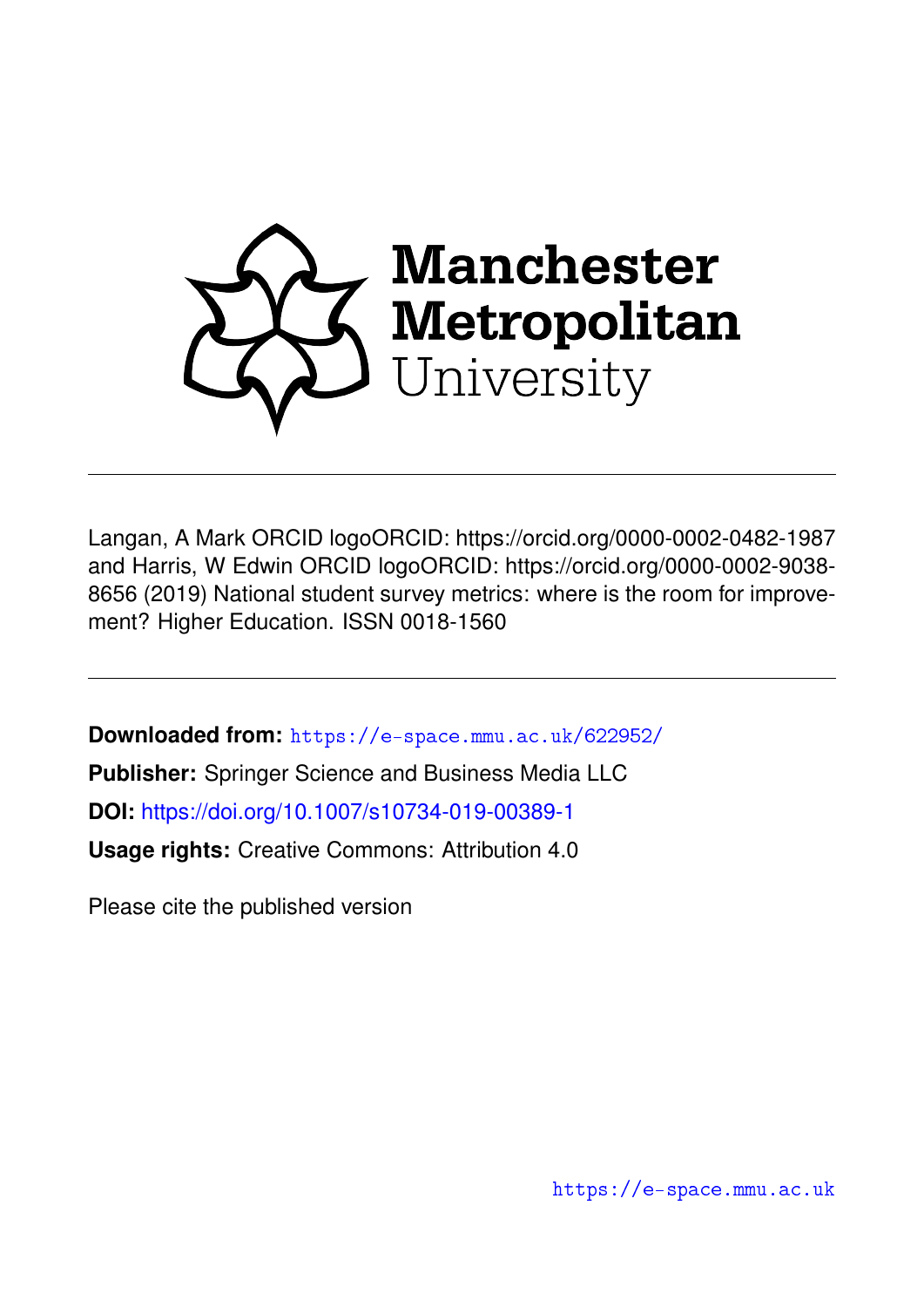# National student survey metrics: where is the room for improvement?



A. Mark Langan<sup>1</sup>  $\mathbf{D} \cdot \mathbf{W}$ . Edwin Harris<sup>1</sup>

Published online: 27 April 2019 C The Author(s) 2019

# **Abstract**

The purpose of this study is to use machine learning and exploratory data analysis to interrogate patterns of metrics from a national-level student survey. Analysis of over 1.8 million returns detected long-term stability of the predictors of student satisfaction, with survey items relating to course management and teaching being consistently most influential. All metric outputs increased over the survey period; however, the rates of increase of several dimensions including Overall Satisfaction decreased markedly in the most recent years to a point of levelling off. There was also a growing similarity in an institution of outcomes at a national level. This study contributes new insights into the influential survey instrument, through rigorous determination of the most influential survey items, descriptions of the changes in variability between institutions, and exploration of the importance of patterns of outliers at the extremes of the metric outputs. We also identify a rapidly growing spike in total satisfaction at a broad course level and highlight how this is inconsistent with a customer satisfaction model. We conclude by considering the challenges of the use of national-level student surveys for the management of student satisfaction in higher education.

Keywords Student satisfaction . Output metrics. Customer. National Student Survey

# Introduction

The sustained, growing impetus worldwide to measure performance in higher education (HE) using comparative metrics has been driven by economic pressures and consumer agendas (Hazelkorn [2015](#page-14-0)). Changes in funding, student numbers, costs of study and political drivers have resulted in a re-prioritisation of HE practices and adoption of business values in the sector

 $\boxtimes$  A. Mark Langan [m.langan@mmu.ac.uk](mailto:m.langan@mmu.ac.uk)

> W. Edwin Harris e.harris@mmu.ac.uk

<sup>&</sup>lt;sup>1</sup> School of Science and Environment, Manchester Metropolitan University, Chester Street, Manchester M1 5GD, UK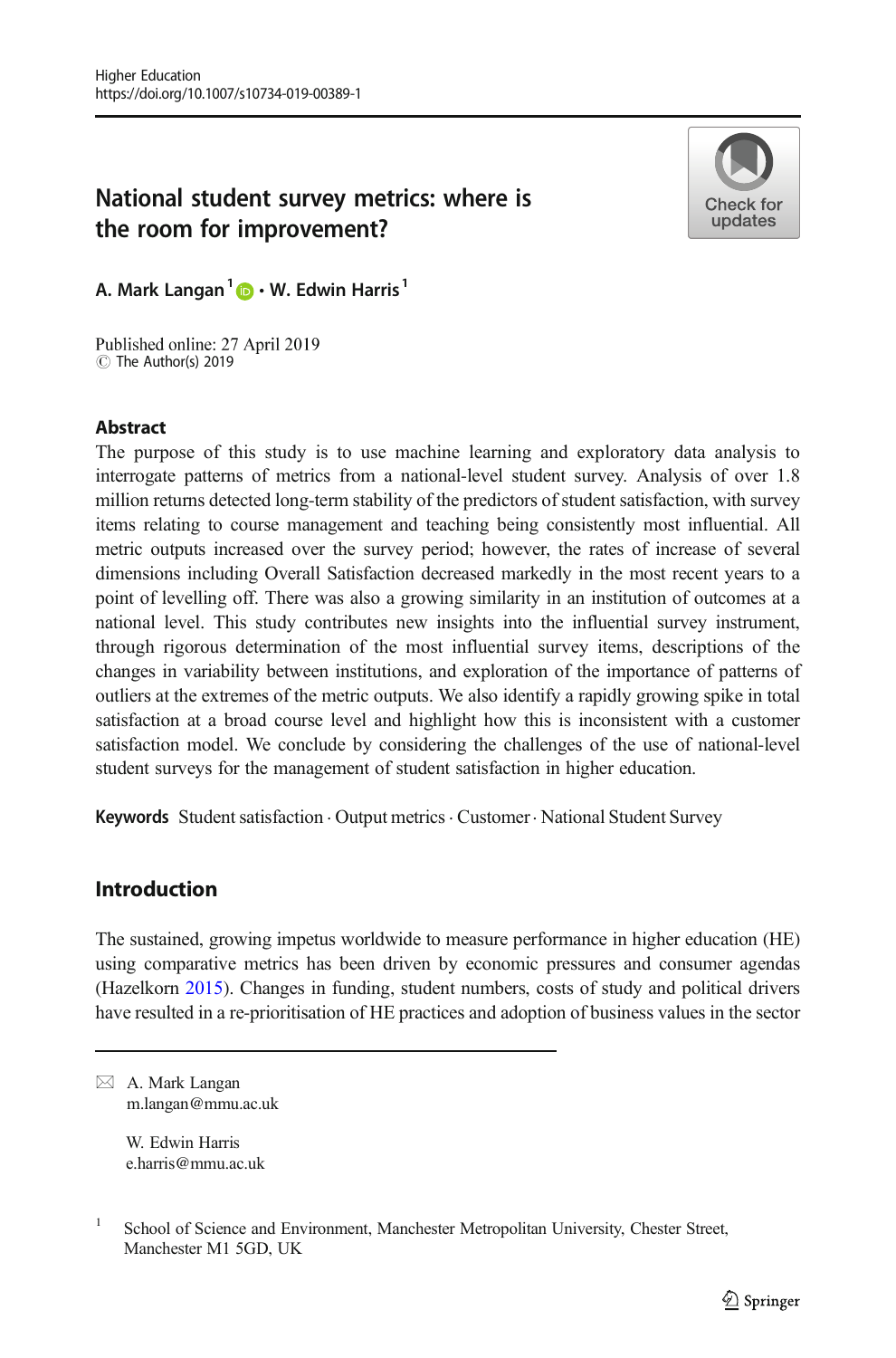(Birnbaum [2000](#page-13-0)). This has led to increased public accountability and intensified the emphasis placed on measures of institutional performance, founded on consideration of students as customers, or consumers, of education (see Molesworth et al. [2009](#page-14-0)). These factors are thought to have contributed to an international trend in using student satisfaction ratings as surrogate measures of educational quality, despite considerable debate surrounding their value and validity in comparing higher education institutions (Ball [2017;](#page-13-0) Hazelkorn [2015](#page-14-0)).

National-level student survey instruments propagated rapidly, relying on self-reporting by participants (Yorke [2015\)](#page-15-0). This trend has given a powerful collective voice to students, whilst avoiding costs and heterogeneity associated with alternative observational methods (Richardson [2005\)](#page-15-0). It has been argued that the measurement of student satisfaction could be valuable to higher education institutions as a tool to inform quality enhancement (O'Neill and Palmer [2004](#page-15-0)). However, evidence suggests that surveys of selected aspects of the student experience have had limited impact in improving levels of satisfaction at a large scale (Shah [2012](#page-15-0)).

There have been several approaches to systematically measure student perceptions of the university experience at a national level. For example, the US National Survey of Student Engagement (NSSE) requires respondents to reflect on their level of engagement with their educational experience (Kuh [2003\)](#page-14-0). Behaviourist approaches like this quantify students' perceptions of their own activities associated with engagement with a variety of aspects of higher education (Kahu [2013\)](#page-14-0). Within this framework, student engagement may be considered to be the time and effort students devote to 'educationally purposeful activities' (Radloff and Coates [2010](#page-15-0)). This approach avoids positioning students as consumers merely rating a product (Hazelkorn [2015\)](#page-14-0), and there is a wealth of literature to support their use (e.g. Kuh [2009\)](#page-14-0). There are critics of applications of behaviourist approaches in general (Zepke [2014](#page-15-0)) and this type of survey can lead to potential confusion and disagreement by both staff and students (Payne et al. [2005\)](#page-15-0) and, in a wider sense, the use of educational learning outcomes in general (Murtonen et al. [2017](#page-15-0)).

The Australian Course Experience Questionnaire (CEQ) was an early example of a survey designed to capture student perceptions of course quality at a national level. The instrument was founded on the tenet of a strong association between the quality of student learning and student perceptions of teaching quality (Ramsden [1991\)](#page-15-0). However, there is equivocal evidence about how well learners are able to evaluate the quality of their courses (e.g. Marsh [2007;](#page-14-0) Clayson [2009](#page-13-0)). Wilson et al. [\(1997](#page-15-0)) comment that the CEQ was 'not designed or intended to provide specific or fine-grained diagnostic feedback regarding individual subjects or teachers'. Despite some evidence of a relationship between measures of satisfaction of learners and their learning successes (e.g. Richardson [2005\)](#page-15-0), there remains no clear consensus on a definition of student satisfaction or an accepted measure for satisfaction with higher education experiences (see García-Aracil [2008](#page-14-0)).

The UK adopted the approach of the CEQ in the design of its National Student Survey (NSS) instrument. The survey is purported to have a robust design (Cheng and Marsh [2010](#page-13-0)), in that it measures what it claims to measure (based on recommendations in Ramsden [1991](#page-15-0)). However, 'validity' in the context of survey design is a multivalent concept and there have been challenges to the effectiveness of the questionnaire as a means of assessing quality in higher education. For example, reducing the student experience into a few composite metrics for comparative purposes has been widely criticised (e.g. Elliott and Shin [2002](#page-13-0)). Despite limitations inherent in this type of approach, student self-reported metrics are widespread and influential in higher education and there is significant interest in the relationship between ratings of individual aspects of the student experience and holistic 'overall satisfaction' metrics (Langan et al. [2013;](#page-14-0) Burgess et al. [2018\)](#page-13-0).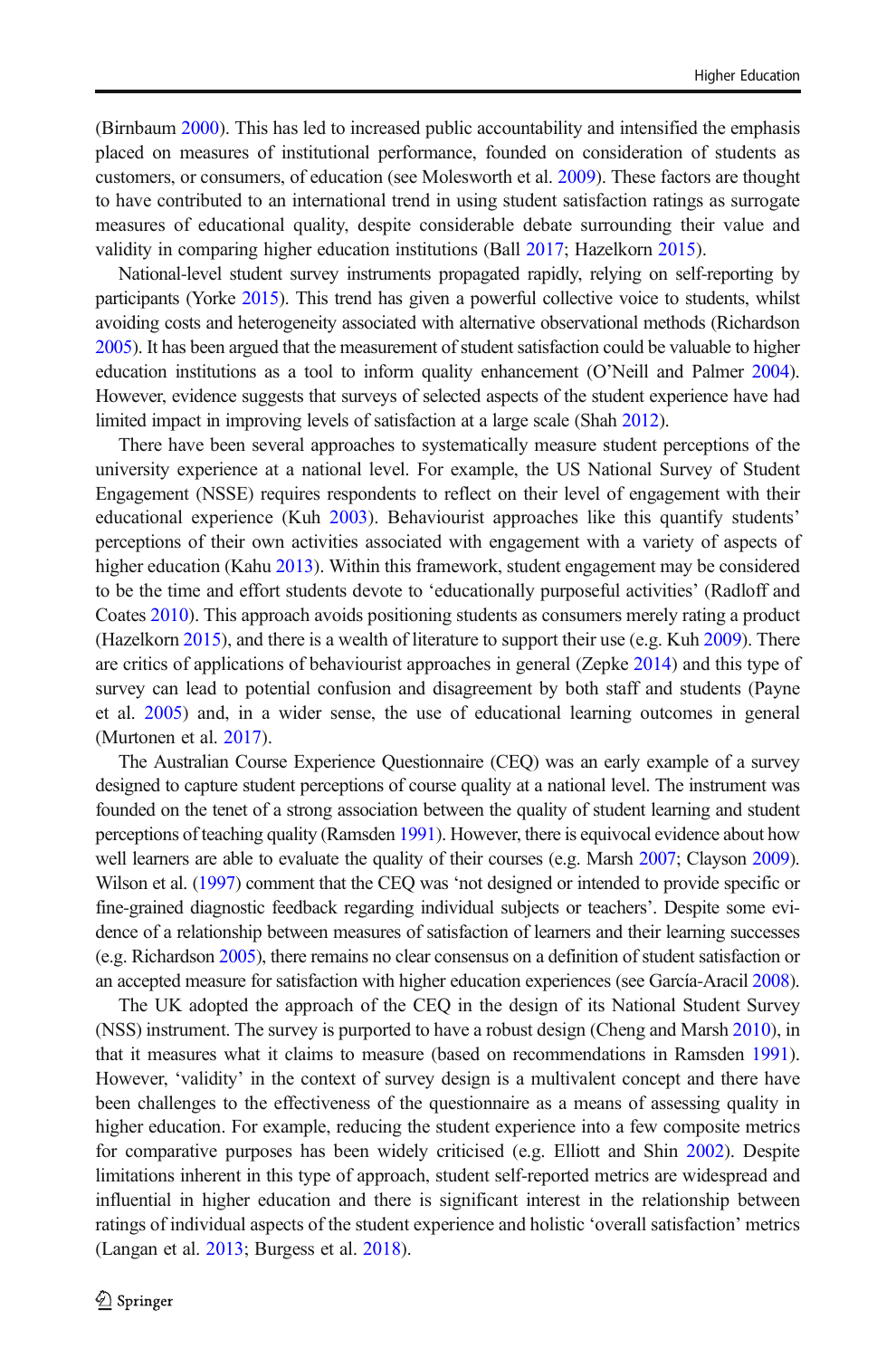There is strong criticism of viewing students as consumers or customers to satisfy, rather than as active participants of education (Hazelkorn [2007\)](#page-14-0). The 'consumer ethos' has been associated with survey instruments like the NSS, and other perceived weaknesses of the survey instrument include differences in the appropriateness and interpretation of survey items for different subject areas and learner typologies (Yorke et al. [2014\)](#page-15-0); lack of ability to discriminate between universities (Cheng and Marsh [2010\)](#page-13-0); acquiescence bias and 'yea saying' (Yorke [2009\)](#page-15-0); overemphasis of recent experiences (Douglas et al. [2006](#page-13-0)); effects of factors not associated with the quality of the experience (Bennett and Kane [2014\)](#page-13-0); lack of representation of the 'whole experience' (Eley [2001\)](#page-13-0); metric differences unrelated to quality of educational provision (Langan et al. [2013](#page-14-0)); and 'gaming' survey instruments to influence the outcomes (Yorke [2013](#page-15-0); Grove [2013](#page-14-0)). Despite the broad literature highlighting deficiencies in survey assessments of higher education quality, they are widely used internationally.

The UK's NSS was designed to acquire feedback from undergraduate students in their third year of study in order to inform choices of future students and contribute to public accountability of HE institutions (see Surridge [2008\)](#page-15-0). The output metrics are available publicly at a level pertaining to a broad 'subject' level (termed 'JACS3' level). The survey is now firmly embedded into the national psyche for UK HE, and outcomes exert significant pressure on institutions to improve their metrics (Locke [2014](#page-14-0)). Its importance has been heightened by the inclusion of selected elements in the creation of league tables (Hazelkorn [2015\)](#page-14-0) and also its presence in the UK's Teaching Excellence Framework (TEF) which is used to classify HEIs in terms of quality and educational provision (Gunn [2018](#page-14-0)). The importance of institutional reputation, coupled with significant 'top down' messages to enhance institutional metrics, places value on a long-term, national overview of the survey instrument.

After 10 years of usage, the NSS was modified in 2017. The review identified perceptions of conceptual weaknesses concerning what it measured and methodological weaknesses related to what it covered (Callender et al. [2014](#page-13-0)). This highlighted the instrument's narrow scope in terms of capturing the student experience, including their engagement in learning and teaching activities. Subsequently, new survey dimensions were added; however, many of the original survey items remained similar or unchanged. The modification provides an opportunity for reflection on the survey outcomes over the original instrument's lifetime. Recently, Burgess et al. ([2018](#page-13-0)) explored factors that shaped the first 10 years of NSS metric outcomes. Their study describes the increase in overall metric outcomes and observes that survey dimensions of Organisation & Management and Teaching were the strongest predictors of student Overall Satisfaction (in agreement with Langan et al. [2013](#page-14-0)). The study did not explore the specific survey items that predicted student satisfaction over time, but did map institutional and subject differences as well as highlighting large-scale geographical differences in outcomes. They went on to suggest that the survey has helped prospective students to enrol on suitable courses and found no evidence that the introduction of higher fees had any influence on survey output metrics.

Here, we use machine learning to rank the predictive power of the specific survey items and to evaluate how their influences have changed over time. We will also describe trends of metrics over a decade of usage and highlight the capability of outcomes that has been achieved by the highest-performing universities, suggesting areas where there is room for improvement elsewhere. This will simultaneously identify if institutions are becoming more similar or different in their outcomes and whether this is related to the year of the survey. Finally, we compare survey results with a conceptual model of customer satisfaction to investigate if the outcomes are comparable. Specifically, our main objectives are to (1) describe long-term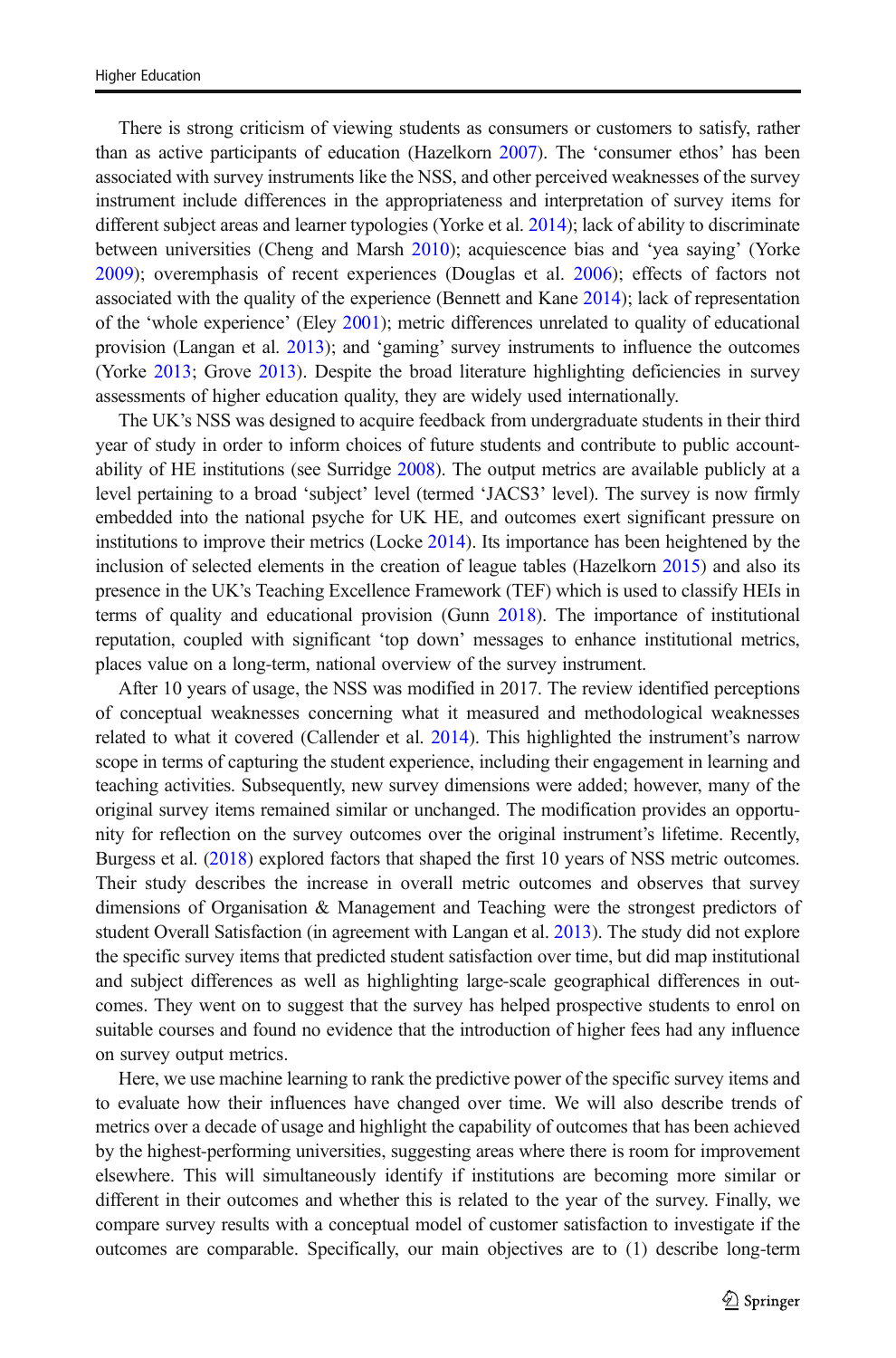patterns and distributions of the survey outcomes and (2) identify how the relative importance of survey items in predicting overall satisfaction varies over time. We discuss our results in the context of the considerable challenge of using student survey outcomes for informing the management of student satisfaction in higher education.

# **Methods**

### The UK's National Student Survey (NSS)

The NSS database represents over 2.5 million respondents for the ten-year lifetime of the first version of the survey instrument (Burgess et al. [2018\)](#page-13-0). The survey instrument comprised six dimensions: Teaching; Assessment & Feedback; Academic Support; Organisation & Management; Learning Resources; and Personal Development (Table [1](#page-5-0)). Survey participants provide ratings of agreement for positively worded statements about university experiences (1–5; strong disagreement to strong agreement). We adhere to several conventions for the UK NSS established in the literature (e.g. Fielding et al. [2010\)](#page-14-0). Briefly, survey items are commonly reported as suffixed by 'Q' (e.g. 'Q1' for survey item 1), implying that they are questions rather than statements. There is an option of neutrality in the response scale (a rating of 3), meaning that an expression of 'dissatisfaction' (ratings of 1 or 2) is not simply an inverse of 'satisfaction' (ratings of 4 or 5). Item Q22 in the original survey enquired directly about respondent 'Overall Satisfaction' with their course, and this holistic item may be considered to be a survey dimension on its own. Reporting of results for the NSS has most often referred to students being 'satisfied' when the Q22 response is 4 or 5 and is often summarised as a percentage of such responses. It is noteworthy that the term 'satisfaction' is often applied to other survey dimensions as well. For example, students may be considered to be 'satisfied' with teaching in reference to survey items in the teaching dimension (Q1–Q4). However, this usage is not an exact representation of the wording of the items, which are ratings of the perceived experience and not an explicit expression of respondent satisfaction (with the exception of Q22).

# Data extraction and analysis

Nationally available data for the NSS (2006–2015) were extracted for all subjects and institutions ([http://www.hefce.ac.uk/learning/nss/data/\)](http://www.hefce.ac.uk/learning/nss/data/). It is notable that text comments are captured by the survey, but provided (anonymously) only to the originating institutions making them difficult to analyse at a national scale (Langan et al. [2017\)](#page-14-0). This is despite increasingly sophisticated semiautomated computational techniques that explore large textual datasets (Neuendorf [2016](#page-15-0)). We selected institutions with more than 500 respondents for every survey in the period for analysis. A small number of institutions were excluded if they changed their affiliation or name in this period to avoid the possibility that new incarnations were not contiguous comparisons. This resulted in a set of 154 institutions and 1,841,711 returns across 10 years.

#### Machine learning analysis

We used the machine learning technique 'Random Forest' (Breiman [2001](#page-13-0)) to identify the importance for specific survey instrument questions (Q1 through Q21) in predicting student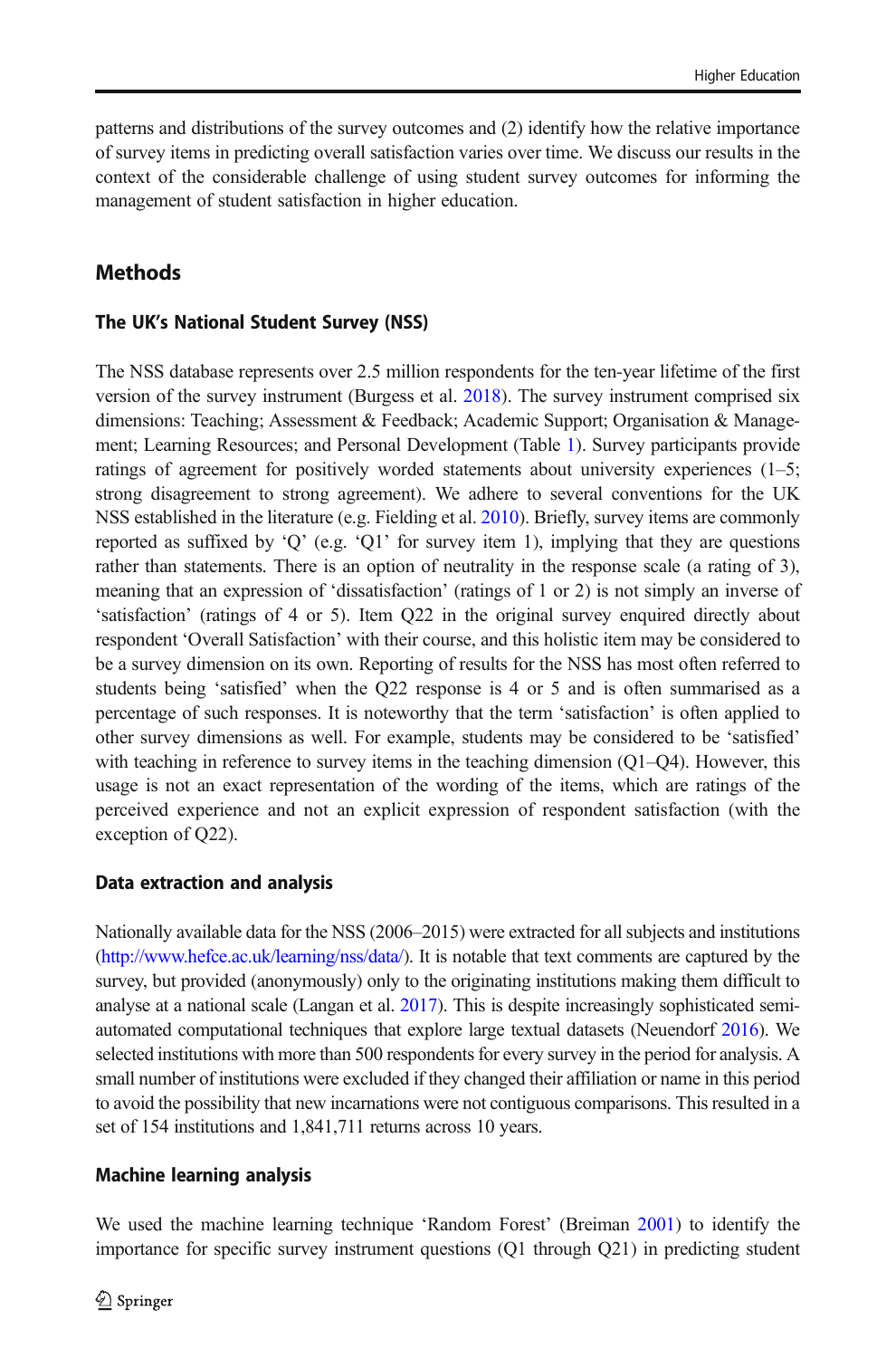| Item number     | Survey dimensions and item wording                                               | Relative<br>importance |
|-----------------|----------------------------------------------------------------------------------|------------------------|
|                 | Teaching                                                                         | 36.06                  |
| Q1              | Staff are good at explaining things                                              | 62.51                  |
| Q2              | Staff have made the subject interesting                                          | 14.85                  |
| Q <sub>3</sub>  | Staff are enthusiastic about what they are teaching                              | 11.59                  |
| Q4              | The course is intellectually stimulating                                         | 55.28                  |
|                 | Assessment & Feedback                                                            | 1.83                   |
| Q <sub>5</sub>  | The criteria used in marking have been made clear in advance                     | 1.38                   |
| Q <sub>6</sub>  | Assessment arrangements and marking have been fair                               | 5.66                   |
| Q7              | Feedback on my work has been prompt                                              | 0.93                   |
| Q8              | I have received detailed comments on my work                                     | 0.48                   |
| Q <sub>9</sub>  | Feedback on my work has helped me clarify things I did not understand            | 0.71                   |
|                 | Academic Support                                                                 | 13.07                  |
| O <sub>10</sub> | I have received sufficient advice and support with my studies                    | 23.42                  |
| O11             | I have been able to contact staff when I needed to                               | 8.55                   |
| Q12             | Good advice was available when I needed to make study choices                    | 7.24                   |
|                 | Organisation & Management                                                        | 38.75                  |
| O13             | The timetable works effectively as far as my activities are concerned            | 1.89                   |
| Q14             | Any changes in the course or teaching have been communicated effectively         | 15.09                  |
| Q15             | The course is well organised and is running smoothly                             | 99.27                  |
|                 | <b>Learning Resources</b>                                                        | 0.65                   |
| Q <sub>16</sub> | The library resources and services are good enough for my needs                  | 0.58                   |
| Q17             | I have been able to access general IT resources when I needed to                 | 0.38                   |
| Q18             | I have been able to access specialised equipment and facilities when I needed to | 1.00                   |
|                 | Personal Development                                                             | 8.38                   |
| Q19             | The course has helped me to present myself with confidence                       | 10.76                  |
| O <sub>20</sub> | My communication skills have improved                                            | 3.39                   |
| Q <sub>21</sub> | As a result of the course, I feel confident in tackling unfamiliar problems      | 10.99                  |

<span id="page-5-0"></span>Table 1 Importance values to show relative rankings of survey items in predicting Q22 Overall Satisfaction

The survey dimensions of 'Organisation & Management' and 'Teaching' were most influential, followed by 'Academic Support', each with one or two particularly important survey items. The dimensions of 'Assessment & Feedback' and 'Learning Resources' were considered extremely weak predictors of the satisfaction metric

'Overall Satisfaction' (Q22). Machine learning methods are increasingly being used to analyse complex, large datasets in diverse fields of study, including psychology (Strobl et al. [2009](#page-15-0)), ecology (Prasad et al. [2006\)](#page-15-0) and higher education research (Langan et al. [2016;](#page-14-0) Hardman et al. [2013](#page-14-0)). Random Forest analysis ultimately makes predictions based on variable associations, ranking the predictive importance of each variable (Grömping [2009](#page-14-0); Genuer et al. [2010](#page-14-0)). Random Forest classifiers performed well in comparisons made by Lee et al. ([2005](#page-14-0)), and the algorithm is considered robust with data distributions that do not conform to the same probability distribution restrictions (e.g. normality) that apply to techniques such as the least squares regression analysis and other generalised linear models (Breiman [2001;](#page-13-0) Strobl et al. [2009](#page-15-0)).

The approach uses resampling of variables and cases to fit models with many explanatory variables and individual records. In other words, it runs iterations with each of the model omitting a sample of both the predictors (i.e. survey items) and survey outcomes (i.e. particular participant responses). Therefore, each iteration can be viewed as a unique hierarchical tree. The final outcome of the analysis ranks the predictors hierarchically by considering all the trees in the 'forest' and attributes the level of variance that each factor (in this case, each survey item) explains.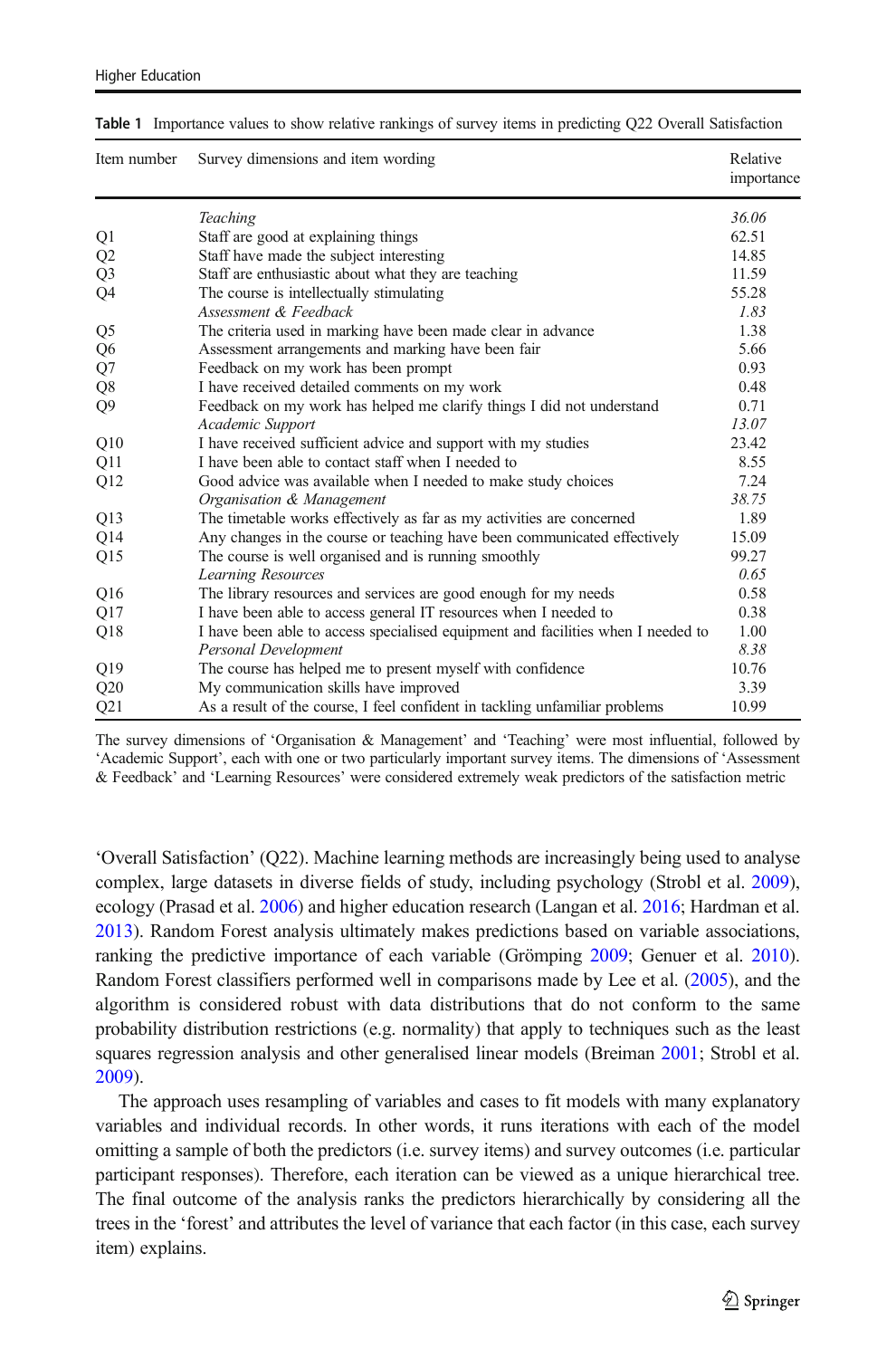The model used included both 'subject' (at JACS3 level) and 'year' (i.e. when the annual survey was completed) as categorical predictors. Their inclusion incorporates these factors into the analysis, for example considering the dataset as many years of entries, rather than a single block of data for the whole survey period (and similarly for the subject areas). This also allows the relative influence of both year and subject to be investigated, in combination with the survey items. It is valuable to know if these factors outperformed the survey items, as it would mean subjects or the year of survey was more important predictors of student satisfaction than the survey items. See Fielding et al. [\(2010\)](#page-14-0) for outcomes using models that included different factor combinations (including year and subject).

We quantify the relative importance of each predictor in the model (i.e the survey items) as the equally weighted mean percentage of increase in MSE (mean squared error) explained and also, its Gini score (the reduction in accuracy of models excluding the target variable). Variables ranking high in importance indicate they are more influential in predicting the dependent variable (see Genuer et al. [2010\)](#page-14-0), which in this case is the satisfaction value reported by Q22. Analyses were conducted using 'random forests' in the statistical package 'R' (R Core Team [2018](#page-15-0)), following the methods outlined by Liaw and Wiener ([2002](#page-14-0)).

# **Results**

#### Descriptive results

Overall, we found that institution-level data shows an increase in levels of agreement with all survey dimensions from 2006 to 2015 (Fig. [1\)](#page-7-0) and survey items that started with lowest values gained most in the 10-year period. Overall Satisfaction (Q22) recorded the smallest gain (5.5%), moving from 80.8 to 86.3%. Overall Satisfaction and Teaching had the highest initial levels of agreement (within 0.2% of each other), and both dimensions increased only comparatively slowly and exhibited little or no increase in the most recent years (with the Teaching median moving from 81.0 to 87.3% over the decade). These dimensions appear to exhibit a 'ceiling effect' just below the 90% median agreement level by the end of the survey period. The median level of agreement for Assessment & Feedback was lowest in magnitude at the start of the survey, but showed one of the greatest dimensional increases in median agreement over the survey lifetime (2006, 62.1%; to 2015, 73.4%). In this period, median values of the dimensions of Assessment & Feedback, Support and Organisation & Management increased by similar amounts, 11.3%, 11.8% and 9.8%, respectively.

There was wide variability in the levels of agreement for institutions within all survey dimensions (Fig. [1](#page-7-0)). Particularly, high- or low-institutional performance is highlighted by outliers (values more than 1.5 times the interquartile range) and these illustrate the full range of outcomes. We note that there are no upper outliers for the Teaching, Organisation & Management or Overall Satisfaction dimensions, whilst there are lower outliers for all dimensions. The Assessment & Feedback dimension was also interesting as it not only exhibited strong, monotonic improvement over the study period but also supported the largest amount of upper outliers, highlighting the gap in performance for some institutions.

Organisation & Management showed the largest range in agreement across all years (from 36.7 to 92.9%), accompanied by the largest interquartile range (indicated by the height of the boxes in Fig. [1\)](#page-7-0). Teaching exhibited comparatively minimal within-year variability (range from 64.5 to 94.8%) and once again, its pattern of change over time was very similar to that of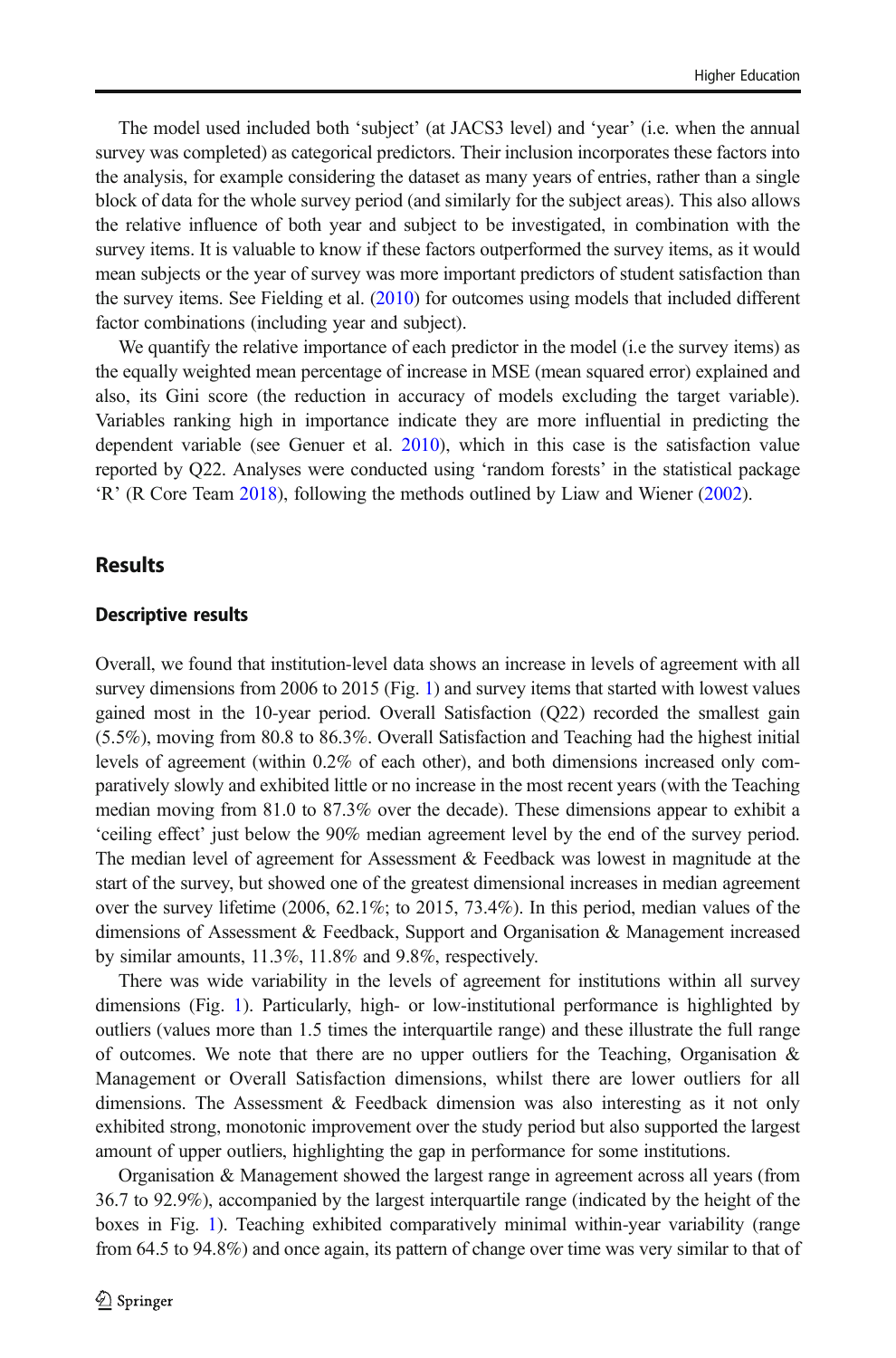<span id="page-7-0"></span>

Fig. 1 Trends in 'Overall Satisfaction' (Q22) metrics for agreement (scores of 4 and 5) for institutions that returned over 500 students annually. The survey 'dimensions' of the NSS are displayed as an average of the original survey items, for example 'Teaching' is represented by four survey items. Red lines indicate the first year and last year median values during the survey lifetime, boxes contain 50% of the data, whiskers 90% (with small dots for institutions in the whiskers) and outliers (values more than 1.5 times the interquartile range) are shown as larger dots

the Overall Satisfaction metric. Overall Satisfaction, Teaching and Support all exhibited gradual reductions in variation, indicating greater consistency of institutional outcomes. Other dimensions, notably Assessment & Feedback and Organisation & Management, showed much larger within-year variation. Personal Support had the smallest interquartile range across years and was the only dimension with a trend of increasing institutional variability across the survey lifetime. All the other dimensions showed a trend of becoming less variable over the survey's lifetime (arguably the Assessment  $&$  Feedback dimension remained stable in this context). These patterns demonstrate the consistent rise in metric outcomes during the survey period, with a tendency for high-performing metrics to flatten (arguably reaching ceilings) and in most cases, a reduction in the variability between institutions. Overall Satisfaction essentially mimicked the outcomes of the Teaching dimension but with slightly higher variability in responses.

# Predictors of satisfaction

A stand-out result is our finding of the domination in importance of the survey item 'The course is well organised and is running smoothly' (Q15) in the holistic judgement of satisfaction (Table [1](#page-5-0); Fig. [2](#page-8-0)). This is followed in emphasis by ratings of staff being good at explaining things (Q1) and the course being intellectually stimulating (Q4). The predictors show a reasonable stability over time for many survey items, (Fig. [2](#page-8-0)), particularly Q15 as the survey item of highest importance in predicting Overall Satisfaction. However, Q4 jumped over 50% in importance for several years in the middle of the NSS, whilst Q1 showed year-toyear variation of about 10% importance. Other survey items exhibited relatively low importance in predicting Q22. Arguably, Q10, a survey item from the Support dimension and another Teaching item (Q2) had influences on the student satisfaction rating to a level that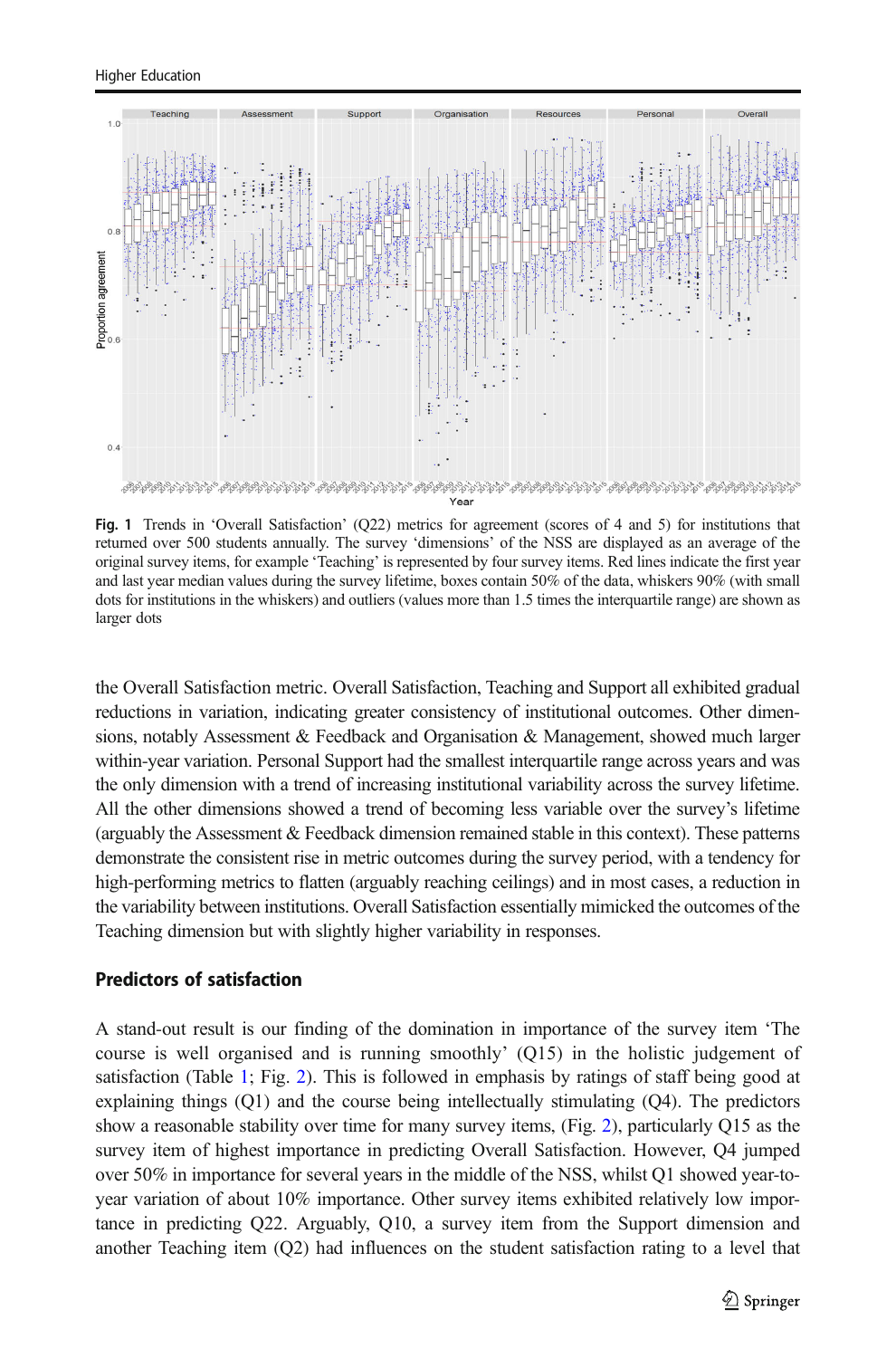<span id="page-8-0"></span>

Fig. 2 Trends in the effectiveness of the NSS questionnaire items (Q1–Q21) as predictors of Overall Satisfaction (Q22). Data are shown for all subjects and institutions combined. >>Description here of the line types<< Individual predictors tended to be relatively stable in importance through the survey duration

set them apart from all the other survey items (which can be considered to be little more than noise in the model).

### Satisfaction metric distributions

Data distributions of the Overall Satisfaction metric (O22) provide another view of NSS longterm outcomes. Figure 3 shows the distribution of data grouped at the institution level, representing a relatively coarse view of satisfaction from many courses averaged across



Fig. 3 Satisfaction metric data distributions for institutional level Q22 'Overall Satisfaction' metrics (ratings of 4 or 5 only). Survey outcomes for 154 institutions from 2006 to 2015 are shown. The right-skewed distribution follows that of the expected distribution of satisfaction from self-reporting customer surveys (Peterson and Wilson [1992\)](#page-15-0)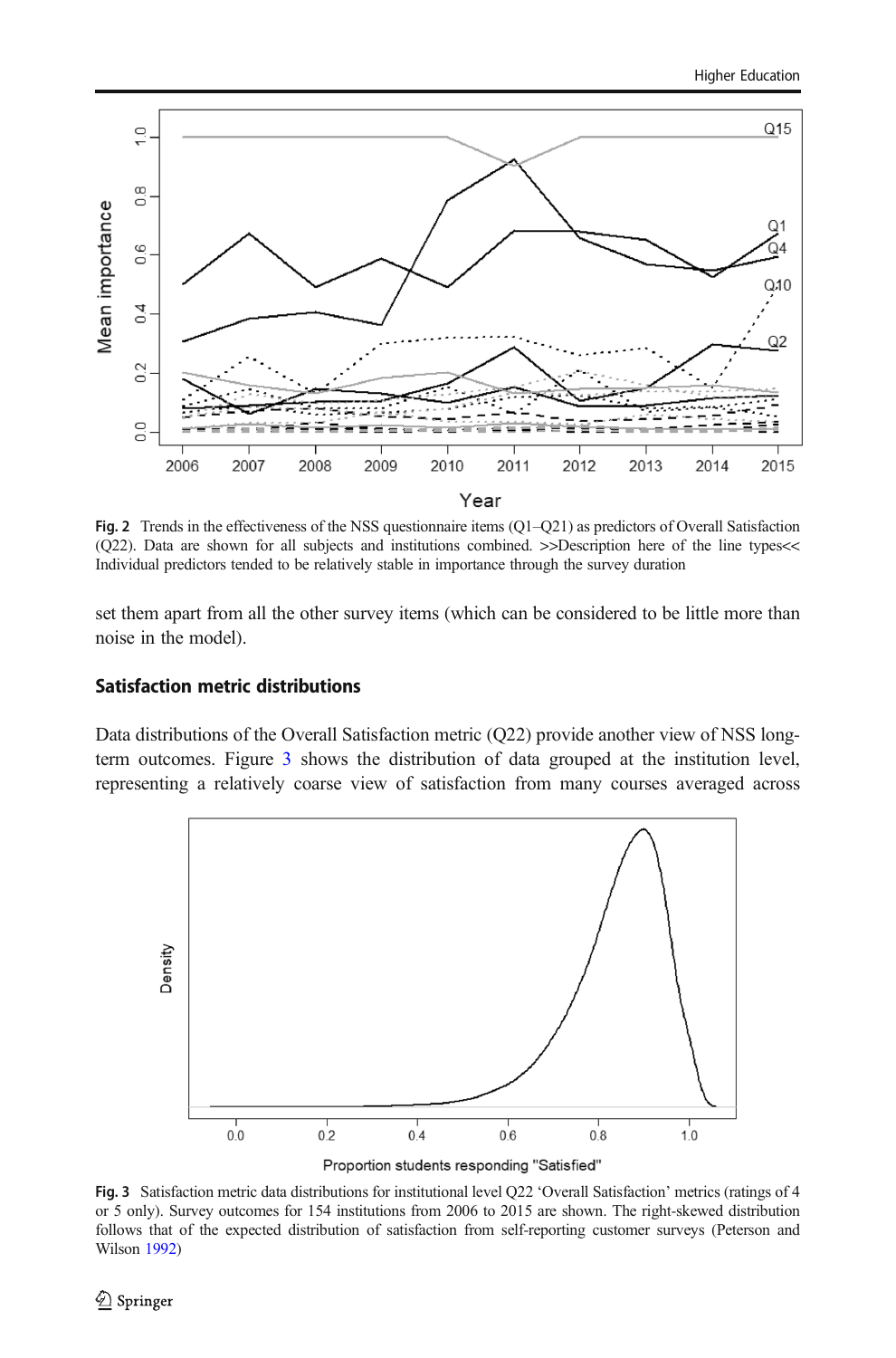individual institutions. This clearly shows the distribution is negatively skewed with median response values tending towards satisfaction. This pattern has been documented for customer self-reporting satisfaction surveys, for example as used in retail and hospitality arenas (Peterson and Wilson [1992\)](#page-15-0). It would be highly unlikely that a whole institution would receive unanimous satisfaction for all courses, particularly in our group of larger institutions returning over 500 participants annually. As expected, we observed no institution in any year of the survey with a unanimous satisfaction rating (i.e. 100%). It is worth noting that we emphasise the frequency of agreement here, and, whilst low frequencies of agreement represent the absence of satisfaction, they also represent both dissatisfaction and neutrality.

Figure 4 shows the distribution of data grouped at the individual 'subject' level, representing a relatively fine view of satisfaction. Our broad subject level grouping follows the JACS3 convention of grouping courses that have similar content, for example called 'Subjects Allied to Medicine'. Whilst this fine view resembles the conceptual distribution for customer satisfaction predicted by Peterson and Wilson ([1992\)](#page-15-0); mirrored by the institutional distribution in Fig. [3](#page-8-0)), there is an obvious difference due to the large spike in 100% satisfaction results. We note that this prominence of unanimous agreement at subject level results tends to increase during the lifetime of the NSS. This is particularly notable in the final survey (2015/2016), when for the first time, 100% satisfaction represented the most common outcome at the course level.

# **Discussion**

Our analysis extends other explorations of the UK NSS dataset in several ways (e.g. Burgess et al. [2018](#page-13-0); Fielding et al. [2010](#page-14-0); Langan et al. [2013](#page-14-0)). We highlight the importance of student perceptions of course organisation, academic staff explanations and the perceived intellectual



Proportion students responding "Satisfied" 2006 to 2015

Fig. 4 Satisfaction metric distribution for JACS3 level Q22 (Overall Satisfaction; ratings of 4 or 5) showing median outcomes from 2006 to 2015. The right-skewed distribution shows consensus with self-reporting customer satisfaction surveys in a wide range of applications and industries (see Peterson and Wilson [1992](#page-15-0)). Between 2006 and 2015, the distribution of the proportion of 'Satisfied' responses tended to become more right skewed, whilst the overall proportion of 100% satisfied responses greatly increased in the final year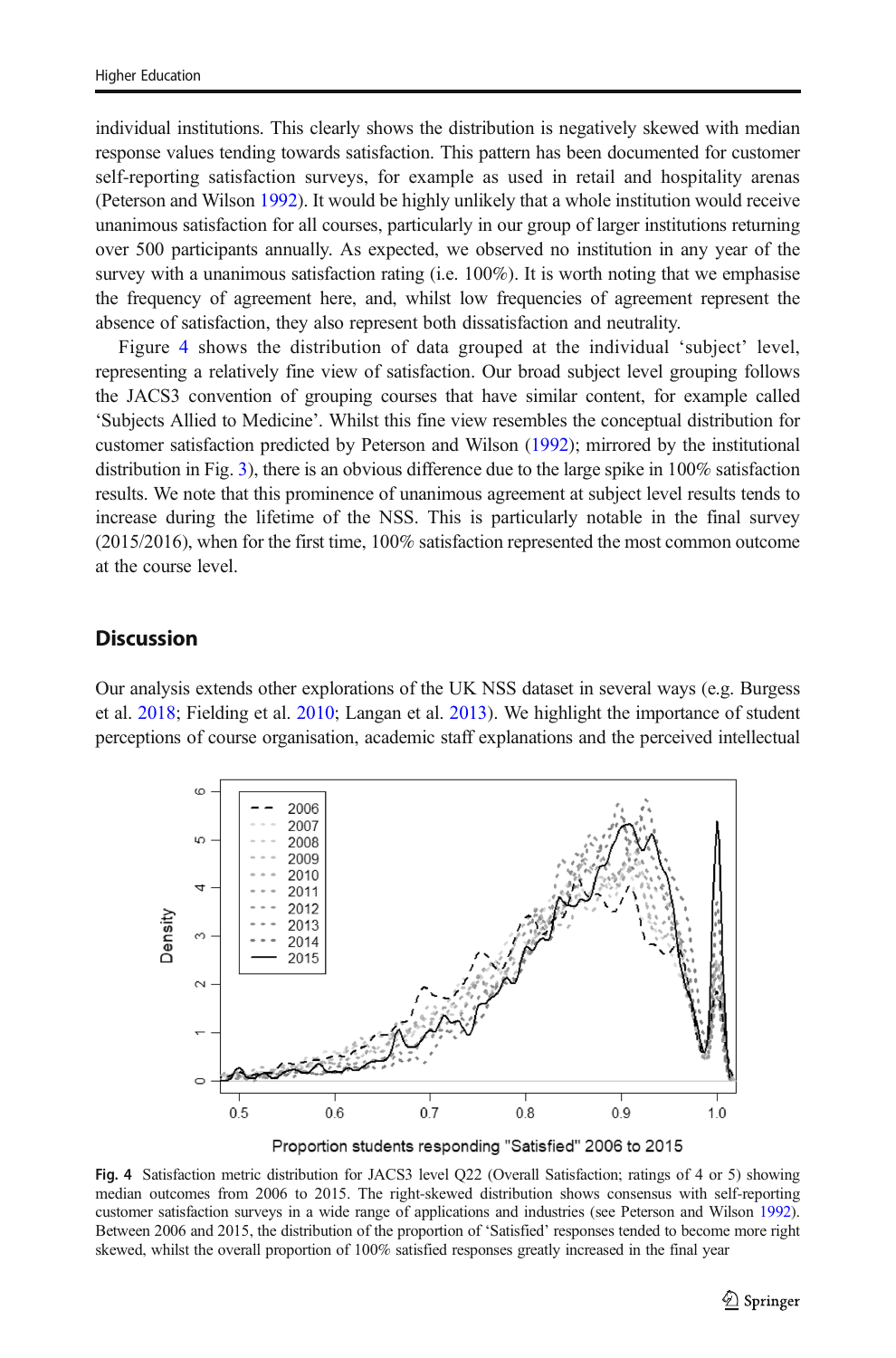stimulation as the areas in strongest association with Overall Satisfaction. We clearly show that very few other NSS survey items have any notable value in the prediction of student satisfaction. We also show evidence of a ceiling effect for some dimensions including Overall Satisfaction and Teaching, which showed relatively high levels of agreement and relatively little in improvement for the duration of the NSS. We highlight the value in identifying outlier results to target areas for managing improvement at individual institutions. Finally, we present evidence that, overall, institution-level student satisfaction in the NSS is consistent with the predicted distribution arising from the consumer model for product satisfaction. However, we point out a striking deviation from this at a broad 'course' level, which had far more unanimous satisfaction results than expected for customer satisfaction models. A trend that intensified in the final year of the survey instrument to the extent that the most common outcome was total satisfaction.

#### Contextualising metric outcomes

There has been a significant shift towards incorporating NSS metrics into UK Higher Education thinking and schema (Sharpe [2019\)](#page-15-0). Increases in the NSS metrics, particularly those that started with low-entry values, are sometimes interpreted as an indication that institutions have responded to survey outcomes and improved the student experience (Burgess et al. [2018\)](#page-13-0). Survey dimensions that started with the highest ratings, such as Overall Satisfaction and Teaching, went on to exhibit signs of ceiling effects at levels of around 90% agreement. Many universities may now be working towards metric targets (for example levels of 90%+ agreement) that we observe have been extremely rare in the lifetime of this survey instrument. At the same time, institutions have become more similar in their survey outcomes. This suggests that increasing institutional inputs would be needed to make further metric gains in these upper quartiles, due to the difficulty of 'pleasing almost all of the people, almost all of the time' at the institutional level.

Ceiling effects and growing similarity in institutional outcomes reduce the differentiating value of the survey as a surrogate measure of institutional quality. We agree with Cheng and Marsh ([2010](#page-13-0)) that the ability to use the NSS to measure quality in HE at the institutional level is limited by survey instrument sensitivity. They argue that this is the product of variation between (rather than within) institutions, making differences between institutions small in magnitude and difficult to detect, other than at the extremes. This lack of discriminatory power, or 'spurious precision', is known on a global scale (Soh [2017](#page-15-0)) and is reflected in the narrative around NSS outputs being poorly designed for ranked outputs (Surridge [2008](#page-15-0)). League tables, such as 'Good University' rankings created by third parties (e.g. newspapers), compile metrics in many different ways (Dill and Soo [2005](#page-13-0)). As long as stakeholders continue to compare institutional output metrics and respond to university rankings that incorporate NSS outcomes, ceiling effects and bunching of metric outcomes will likely serve to intensify competition between higher education providers if they manage quality improvement targets based on ranked metric outcomes (see Rienties [2014](#page-15-0)).

We found that metrics relating to aspects of course organisation and teaching were the main predictors of Overall Satisfaction metric (Q22), which is consistent with previous studies (Burgess et al., [2018](#page-13-0); Langan et al. [2013](#page-14-0); Fielding et al., [2010\)](#page-14-0). Variation in the Teaching dimension closely tracked Overall Satisfaction, both in its trends and absolute values. Survey item Q15 (Organisation & Management; 'The course is well organised and is running smoothly') had the strongest association with the Overall Satisfaction for every year of the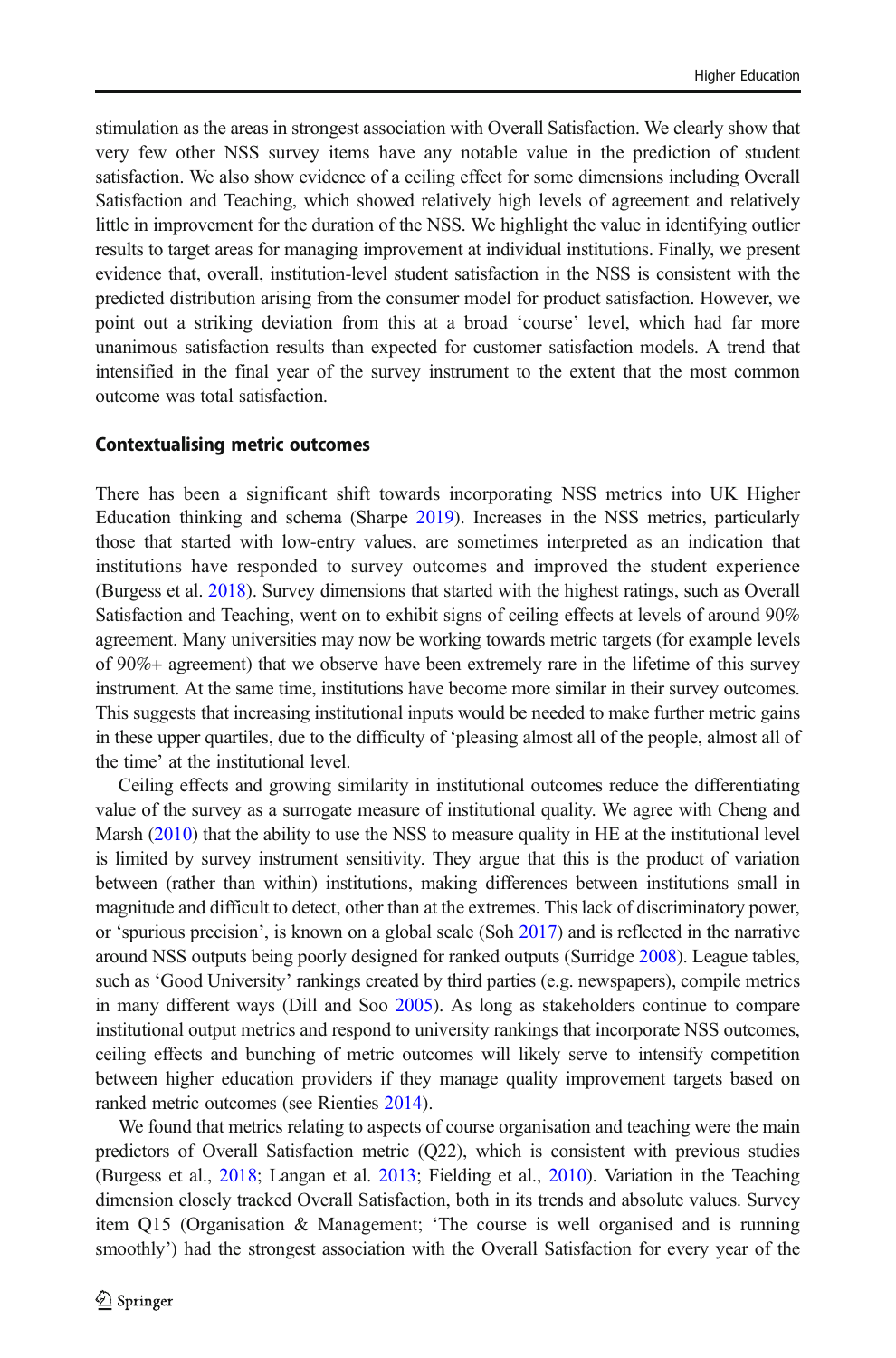survey. The overarching value placed on courses running smoothly could be viewed as reflecting a more 'customer-focused' viewpoint of students. Arguably, the dominance of a course organisation metric in shaping the holistic view of the overall satisfaction metric suggests that students valuing organisational components of education over aspects of the educational experience associated with learning gains. This is highlighted by items associated with Assessment & Feedback being amongst the poorest predictors of Overall Satisfaction throughout the decade under scrutiny.

This feeds into the debate about what learners 'want and need'. This is epitomised by an interesting small study by Boehler et al. [\(2006\)](#page-13-0) who found that medical students perceived 'feedback' on assessments as more satisfactory when they were praised. This was in contrast to when they received unflattering, constructive feedback that led to better performance in future assessments which was perceived as less satisfactory. This highlights how interpretations of survey outcomes inform quality enhancement should consider relationships between what students perceive the want and which they rate highly, compared with what is needed to drive educational gains but which may not be as popular (see Sharpe [2019\)](#page-15-0). It is well documented that, in a general sense, students 'liking' their tutors tend to rate the quality of the teaching experience more highly regardless of subsequent learning gain (e.g. Nisbett and Wilson [1977](#page-15-0)). Our findings suggest that the experience of HE in general is influenced by 'in-class' experiences as three of the four items (two in particular) in the Teaching dimension had predictive capacity that separated them from the bulk of survey items that had little predictive capacity. Langan et al. ([2017](#page-14-0)) showed that this area of the student experience also attracts most free-text comments. This was to the extent that a high proportion of positive comments about teaching and a limited proportion of negative comments about course organisation was a profile associated with high levels of overall satisfaction.

Our findings suggest that the biggest gains in quality enhancement in higher education at a national level might be to position focus on only lower outliers in survey items. For example, Academic Support and Organisation & Management have potential for enhancement nationally, both exhibiting a significant number of institutions that have underperformed in the sector. Whilst targeting improvements in course organisation may be a way for many institutions to enhance Overall Satisfaction metrics, it is not a measure that is utilised in the UK's Teaching Excellence Framework that classifies institutions into Bronze, Silver and Gold categories (Gunn [2018](#page-14-0)). Likewise, high outliers may indicate areas of best practice, which may be underutilised at the national level to inform quality improvement in the context of a somewhat adversarial ranking system.

#### Challenges of responding to student surveys

Student surveys are of course unable to capture every aspect of satisfaction of a course experience (Wilson et al. [1997\)](#page-15-0). Burgess et al. [\(2018\)](#page-13-0) noted that there is a great deal of variation in Overall Satisfaction that is not explained by core survey items. Our results show that the holistic Overall Satisfaction metric outperforms all other dimensions in the survey, also suggesting that other, unmeasured factors are at play when students rate their satisfaction. These results are consistent with a large number of studies that suggest a complicated range of inter-related factors influence student satisfaction metrics (e.g. Bell and Brooks [2018](#page-13-0); Douglas et al. [2015](#page-13-0); Lenton [2015;](#page-14-0) Letcher and Neves [2010](#page-14-0); Shah et al. [2017](#page-15-0)).

We acknowledge that there are many complex influences on survey output metrics that are needed to contextualise ratings of student satisfaction. Individuals are known to vary in how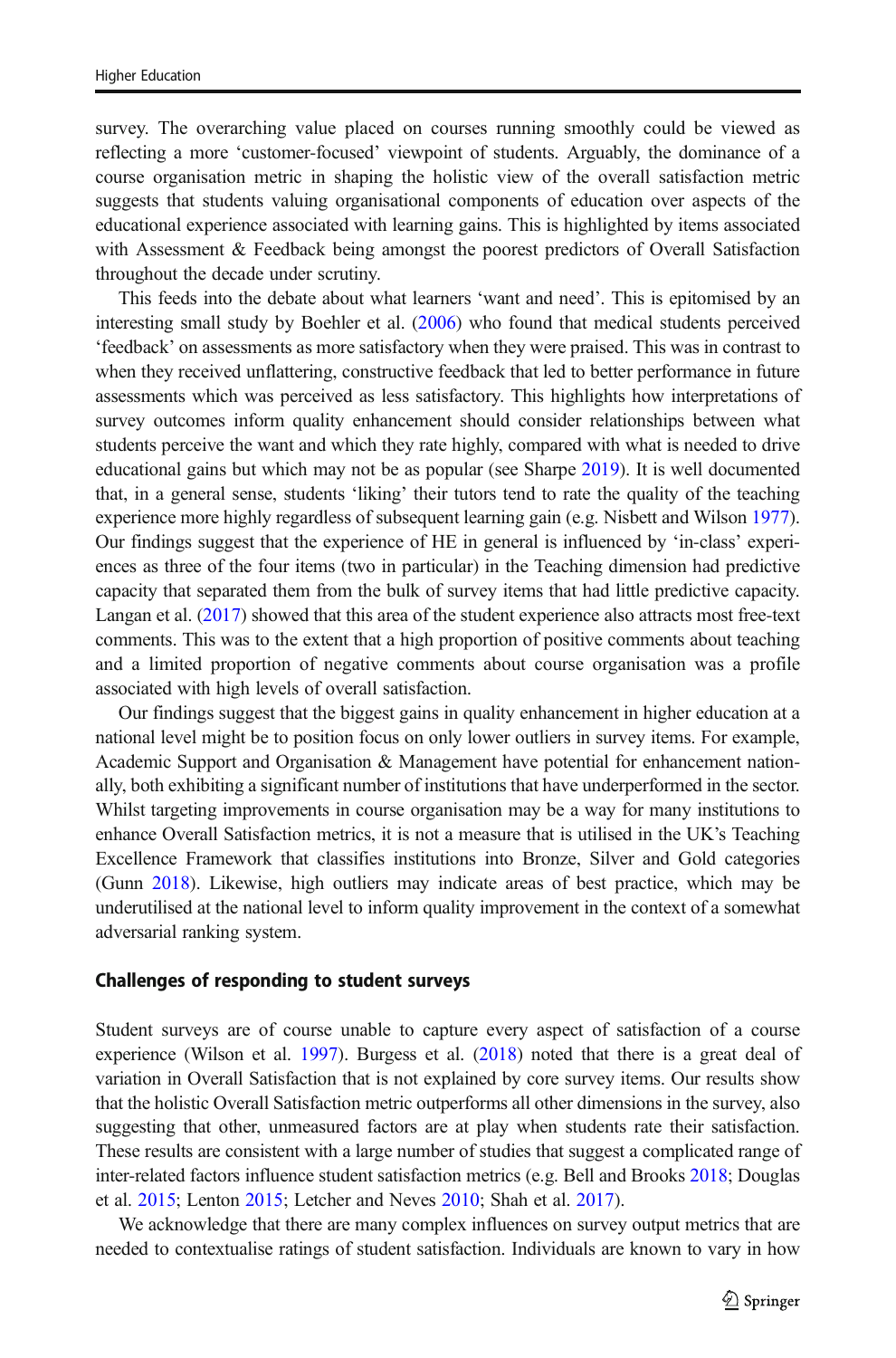they interact with the survey instruments for many reasons, such as their course of study (Yorke [2013\)](#page-15-0) and demographic or personal attributes (Dean and Gibbs [2015\)](#page-13-0). There is also evidence that certain typologies of institution perform unequally with respect to NSS outcomes. Universities with higher-research rankings, such as the 'Russell Group' (together with an old classification called '1994 Group') in the UK, tend to outperform others in the relative increase in Overall Satisfaction when compared with the value of the constituent survey items (Langan et al. [2013](#page-14-0)). There is a regional variation, such as differences between responses in the different countries in the UK which have differing student-funding approaches (Bell and Brooks [2018](#page-13-0); Burgess et al. [2018\)](#page-13-0). Student survey output metrics have been shown to vary due to factors such as student typology (e.g. ethnicity, gender, mode of study, age, and registered disability; Surridge [2008\)](#page-15-0), which can to some extent be accounted for by reporting them in 'split metrics' (as used in the UK's Teaching Excellence Framework). However, satisfaction of educational experiences, such as student counselling services, learning environments and student communities, are considered influential but not evaluated as part of the NSS and difficult to measure in simplistic surveys (Hartman and Schmidt [1995](#page-14-0)).

It is interesting that the conceptual distribution of customer satisfaction (Peterson and Wilson [1992\)](#page-15-0) fitted the NSS 'Overall Satisfaction' metric distribution at an institutional level, but not at a broad subject level. The growing spike in 100% agreeable returns at this more detailed level did not follow the expected consumer satisfaction pattern. It has been noted that 'yea saying', where respondents report they strongly agree for every survey item, has been reported previously and could represent around 5% of all responses (HEFCE [2013\)](#page-14-0). This may have contributed to the pattern we report, but the recent increase appears too great to be a result of this behaviour in isolation. The presence of this rapidly growing 'satisfaction spike'suggests that the discriminatory potential of the survey instrument at the high end of the scale is being diminished. Whilst improvements in institutional educational practice at the individual course level (perhaps as a result of the NSS) could potentially explain the rapid increase in 100% satisfaction we observed (e.g. Brown [2011\)](#page-13-0). Of course, other factors may have also contributed. For example, Palacio et al. ([2002\)](#page-15-0) describe how satisfaction is driven by perceived performance and individual expectations. Sampling bias is also a challenge if survey participation favours those that were more satisfied. One aspect of bias includes students that may be lesslikely to participate if they are neutral in their views (or unsatisfied). Alternatively, targeted actions in institutions or even courses could encourage satisfied students to respond. Such effects would hamper interpretation of educational quality when based on metric responses alone and perhaps warrant further research on this phenomenon. Other approaches to explore student satisfaction may yield different outcomes. For example, Douglas et al. [\(2015\)](#page-13-0) found that student satisfaction is strongly related to how 'attentive' the teaching staff was to students during their studies, particularly in the final year. This possibly suggests student preference for a supportive, individualised experience and suggests that dissatisfaction was most acute when communication with students was perceived as poor. However, as long as national student survey metrics remain prominent in the HE landscape, their behaviours and predictors will remain of significant interest within the sector.

# Conclusions

We used machine learning to evaluate and rank the consistency of predictors of student satisfaction. The dominant factors we identified that impact student satisfaction were in survey items relating to respondent perceptions of a smooth-running course and stimulating, well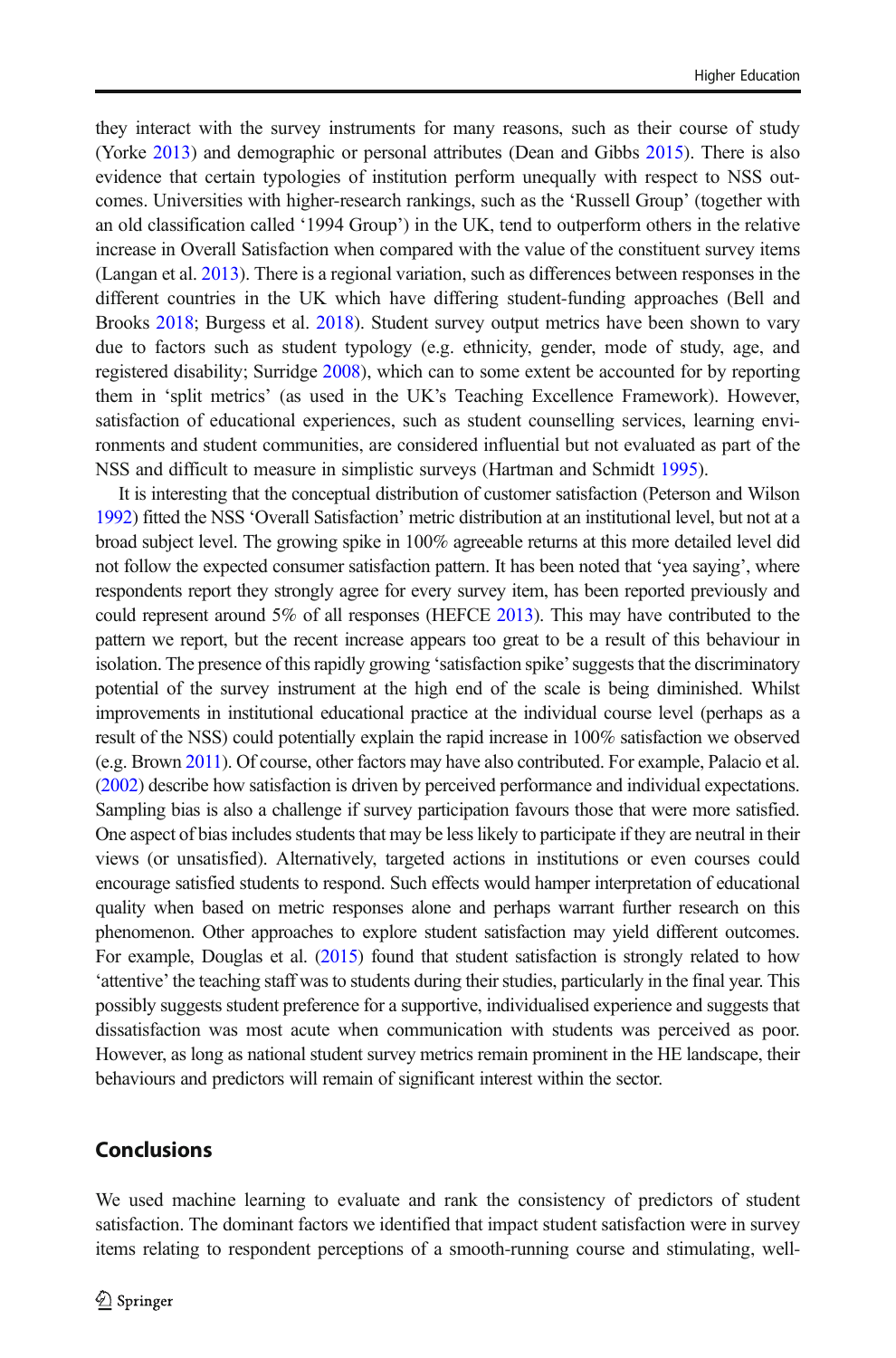<span id="page-13-0"></span>explained teaching. Student support had some impact, but items relating to Learning Resources, Assessment & Feedback and Personal Development had minimal influence on student satisfaction. We report a ceiling effect with an increasing trend in overall student satisfaction ratings coupled with reduced variability amongst institutions, and we suggest this could intensify competition amongst institutions. We suggest that the use of statistical outliers have great potential for national quality improvement. Finally, we also detected a rapid increase in total satisfaction at an individual course level that does not conform to the expected pattern of conceptual consumer satisfaction models.

Open Access This article is distributed under the terms of the Creative Commons Attribution 4.0 International License (http://creativecommons.org/licenses/by/4.0/), which permits unrestricted use, distribution, and reproduction in any medium, provided you give appropriate credit to the original author(s) and the source, provide a link to the Creative Commons license, and indicate if changes were made.

# References

- Ball, S. J. (2017). The education debate (third ed.). Bristol: Policy Press.
- Bell, A. R., & Brooks, C. (2018). What makes students satisfied? A discussion and analysis of the UK's national student survey. Journal of Further and Higher Education, 42(8), 1118–1142.
- Bennett, R., & Kane, S. (2014). Students' interpretations of the meanings of questionnaire items in the National Student Survey. Quality in Higher Education, 20(2), 129–164. <https://doi.org/10.1080/13538322.2014.924786>.
- Birnbaum, R. (2000). The life cycle of academic management fads. The Journal of Higher Education, 71(1), 1– 16. [https://doi.org/10.1080/00221546.2000.11780813.](https://doi.org/10.1080/00221546.2000.11780813)
- Boehler, M. L., Rogers, D. A., Schwind, C. J., Mayforth, R., Quin, J., Williams, R. G., & Dunnington, G. (2006). An investigation of medical student reactions to feedback: a randomised controlled trial. Medical Education, 40(8), 746–749. <https://doi.org/10.1111/j.1365-2929.2006.02503.x>.
- Breiman, L. (2001). Random forests. Machine Learning, 45(1), 5–32. [https://doi.org/10.1023](https://doi.org/10.1023/A:1010933404324) [/A:1010933404324.](https://doi.org/10.1023/A:1010933404324)
- Brown, S. (2011). Bringing about positive change in the higher education student experience: a case study. Quality Assurance in Education, 19(3), 195–207. <https://doi.org/10.1108/09684881111158027>.
- Burgess, A., Senior, C., & Moores, E. (2018). A 10-year case study on the changing determinants of university student satisfaction in the UK. PLoS One, 13(2), e0192976. [https://doi.org/10.1371/journal.pone.0192976.](https://doi.org/10.1371/journal.pone.0192976)
- Callender, C., Ramsden, P., & Griggs, J. (2014). Review of the "National Student Survey": report to the UK higher education funding bodies by NatCen Social Research, the Institute of Education, University of London and the Institute for Employment Studies.
- Cheng, J. H. S., & Marsh, H. W. (2010). National Student Survey: are differences between universities and courses reliable and meaningful? Oxford Review of Education, 36(6), 693–712. [https://doi.org/10.1080](https://doi.org/10.1080/03054985.2010.491179) [/03054985.2010.491179](https://doi.org/10.1080/03054985.2010.491179).
- Clayson, D. E. (2009). Student evaluations of teaching: are they related to what students learn?: a meta-analysis and review of the literature. Journal of Marketing Education, 31(1), 16–30. [https://doi.org/10.1177/0273475308324086.](https://doi.org/10.1177/0273475308324086)
- Dean, A., & Gibbs, P. (2015). Student satisfaction or happiness? A preliminary rethink of what is important in the student experience. Quality Assurance in Education, 23(1), 5–19. <https://doi.org/10.1108/QAE-10-2013-0044>.
- Dill, D. D., & Soo, M. (2005). Academic quality, league tables, and public policy: a cross-national analysis of university ranking systems. Higher Education, 49(4), 495–533. [https://doi.org/10.1007/s10734-004-1746-8.](https://doi.org/10.1007/s10734-004-1746-8)
- Douglas, A., Douglas, J., & Barnes, B. (2006). Measuring student satisfaction at a UK university. Quality Assurance in Education, 14(3), 251–267. <https://doi.org/10.1108/09684880610678568>.
- Douglas, J. A., Douglas, A., McClelland, R. J., & Davies, J. (2015). Understanding student satisfaction and dissatisfaction: an interpretive study in the UK higher education context. Studies in Higher Education, 40(2), 329–349. [https://doi.org/10.1080/03075079.2013.842217.](https://doi.org/10.1080/03075079.2013.842217)
- Eley, M. (2001). The course experience questionnaire: altering question format and phrasing could improve the CEQ's effectiveness. Higher Education Research and Development, 20(3), 293–312. [https://doi.org/10.1080](https://doi.org/10.1080/07294360127208) [/07294360127208](https://doi.org/10.1080/07294360127208).
- Elliott, K. M., & Shin, D. (2002). Student satisfaction: an alternative approach to assessing this important concept. Journal of Higher Education Policy and Management, 24(2), 197–209. [https://doi.org/10.1080](https://doi.org/10.1080/1360080022000013518) [/1360080022000013518](https://doi.org/10.1080/1360080022000013518).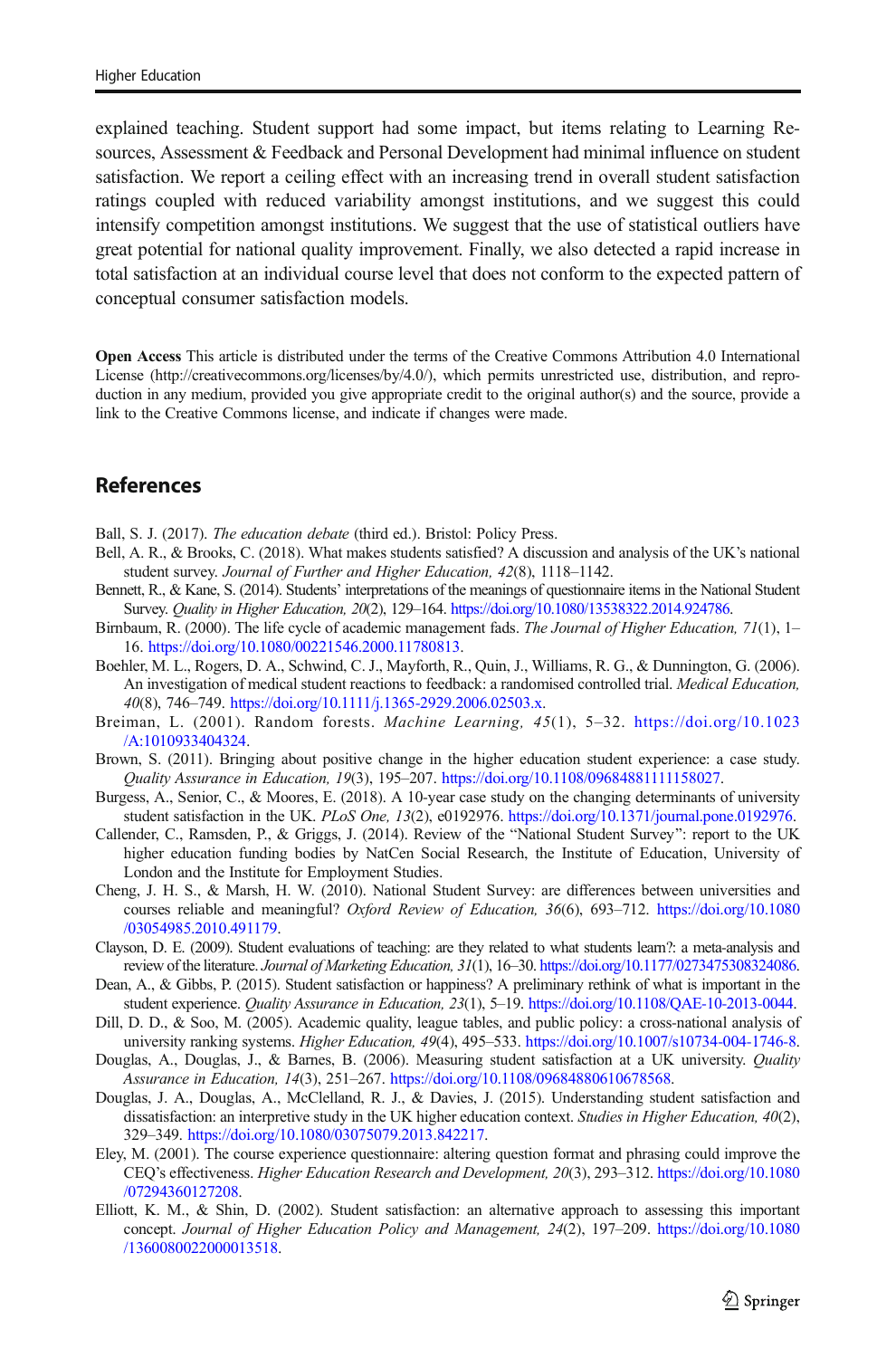- <span id="page-14-0"></span>Fielding, A., Dunleavy, P. J., & Langan, A. M. (2010). Interpreting context to the UK's National Student (satisfaction) Survey data for science subjects. Journal of Further and Higher Education, 34(3), 347–368. <https://doi.org/10.1080/0309877X.2010.484054>.
- García-Aracil, A. (2008). European graduates' level of satisfaction with higher education. *Higher Education*, 57(1), 1. <https://doi.org/10.1007/s10734-008-9121-9>.
- Genuer, R., Poggi, J.-M., & Tuleau-Malot, C. (2010). Variable selection using random forests. Pattern Recognition Letters, 31(14), 2225–2236. <https://doi.org/10.1016/j.patrec.2010.03.014>.
- Grömping, U. (2009). Variable importance assessment in regression: linear regression versus random forest. The American Statistician, 63, 308–319.
- Grove, J. (2013). Global gender index. Times Higher Education. [http://www.timeshighereducation.co.](http://www.timeshighereducation.co.uk/features/globalgender-index-2013/2003517.article) [uk/features/globalgender-index-2013/2003517.article.](http://www.timeshighereducation.co.uk/features/globalgender-index-2013/2003517.article) Accessed 15 April 2019.
- Gunn, A. (2018). Metrics and methodologies for measuring teaching quality in higher education: developing the Teaching Excellence Framework (TEF). Educational Review, 70(2), 129–148. [https://doi.org/10.1080](https://doi.org/10.1080/00131911.2017.1410106) [/00131911.2017.1410106.](https://doi.org/10.1080/00131911.2017.1410106)
- Hardman, J., Paucar-Caceres, A., & Fielding, A. (2013). Predicting students' progression in higher education by using the random forest algorithm. Systems Research and Behavioral Science, 30, 194-203. [https://doi.](https://doi.org/10.1002/sres.2130) [org/10.1002/sres.2130](https://doi.org/10.1002/sres.2130).
- Hartman, D. E., & Schmidt, S. L. (1995). Understanding student/alumni satisfaction from a consumer's perspective: the effects of institutional performance and program outcomes. Research in Higher Education, 36(2), 197–217. <https://doi.org/10.1007/BF02207788>.
- Hazelkorn, E. (2007). The impact of league tables and ranking systems on higher education decision making. Higher Education Management and Policy, 19(2), 1–24. <https://doi.org/10.1787/hemp-v19-art12-en>.
- Hazelkorn, E. (2015). Rankings and the reshaping of higher education: the battle for world-class excellence. Springer.
- HEFCE. (2013). UK review of the provision of information about higher education: National Student Survey results and trends analysis 2005–2013 (p. 60).
- Kahu, E. R. (2013). Framing student engagement in higher education. Studies in Higher Education, 38, 758–773. <https://doi.org/10.1080/03075079.2011.598505>.
- Kuh, G. D. (2003). What we're learning about student engagement from NSSE: benchmarks for effective educational practices. Change: The Magazine of Higher Learning, 35(2), 24–32. [https://doi.org/10.1080](https://doi.org/10.1080/00091380309604090) [/00091380309604090.](https://doi.org/10.1080/00091380309604090)
- Kuh, G. D. (2009). The national survey of student engagement: conceptual and empirical foundations. New Directions for Institutional Research, 141, 5–20. [https://doi.org/10.1002/ir.283.](https://doi.org/10.1002/ir.283)
- Langan, A. M., Dunleavy, P., & Fielding, A. (2013). Applying models to national surveys of undergraduate science students: what affects ratings of satisfaction? Educational Sciences, 3(2), 193-207. [https://doi.](https://doi.org/10.3390/educsci3020193) [org/10.3390/educsci3020193](https://doi.org/10.3390/educsci3020193).
- Langan, A. M., Harris, W. E., Barrett, N., Hamshire, C. H., & Wibberley, C. (2016). Benchmarking factor selection and sensitivity: a case study with nursing courses. *Studies in Higher Education*, 43(9), 1586–1596. <https://doi.org/10.1080/03075079.2016.1266613>.
- Langan, A. M., Scott, N., Partington, S., & Oczujda, A. (2017). Coherence between text comments and the quantitative ratings in the UK's National Student Survey. Journal of Further and Higher Education, 41(1), 16–29. [https://doi.org/10.1080/0309877X.2014.1000281.](https://doi.org/10.1080/0309877X.2014.1000281)
- Lee, J. W., Lee, J. B., Park, M., & Song, S. H. (2005). An extensive comparison of recent classification tools applied to microarray data. Computational Statistics & Data Analysis,  $48(4)$ ,  $869-885$ .
- Lenton, P. (2015). Determining student satisfaction: an economic analysis of the National Student Survey. Economics of Education Review, 47, 118–127. <https://doi.org/10.1016/j.econedurev.2015.05.001>.
- Letcher, D. W., & Neves, J. S. (2010). Determinants of undergraduate business student satisfaction. Research in Higher Education Journal, 6, 1.
- Liaw, A., & Wiener, M. (2002). Classification and regression by randomForest. R News, 2/3(December), 18–22.
- Locke, W. (2014). Shifting academic careers: implications for enhancing professionalism in teaching and supporting learning (Report). York: Higher Education Academy [https://www.heacademy.ac.](https://www.heacademy.ac.uk/resource/shifting-academic-careers-implications-enhancing-professionalism-teaching-and-supported) [uk/resource/shifting-academic-careers-implications-enhancing-professionalism-teaching-and-supported.](https://www.heacademy.ac.uk/resource/shifting-academic-careers-implications-enhancing-professionalism-teaching-and-supported) Accessed 13 September 2018.
- Marsh, H. W. (2007). Students' evaluations of university teaching: dimensionality, reliability, validity, potential biases and usefulness. In R. P. Perry & J. C. Smart (Eds.), The scholarship of teaching and learning in higher education: an evidence-based perspective (pp. 319-383). Dordrecht: Springer Netherlands. [https://doi.](https://doi.org/10.1007/1-4020-5742-3_9) [org/10.1007/1-4020-5742-3\\_9.](https://doi.org/10.1007/1-4020-5742-3_9)
- Molesworth, M., Nixon, E., & Scullion, R. (2009). Having, being and higher education: the marketisation of the university and the transformation of the student into consumer. Teaching in Higher Education, 14(3), 277– 287. [https://doi.org/10.1080/13562510902898841.](https://doi.org/10.1080/13562510902898841)